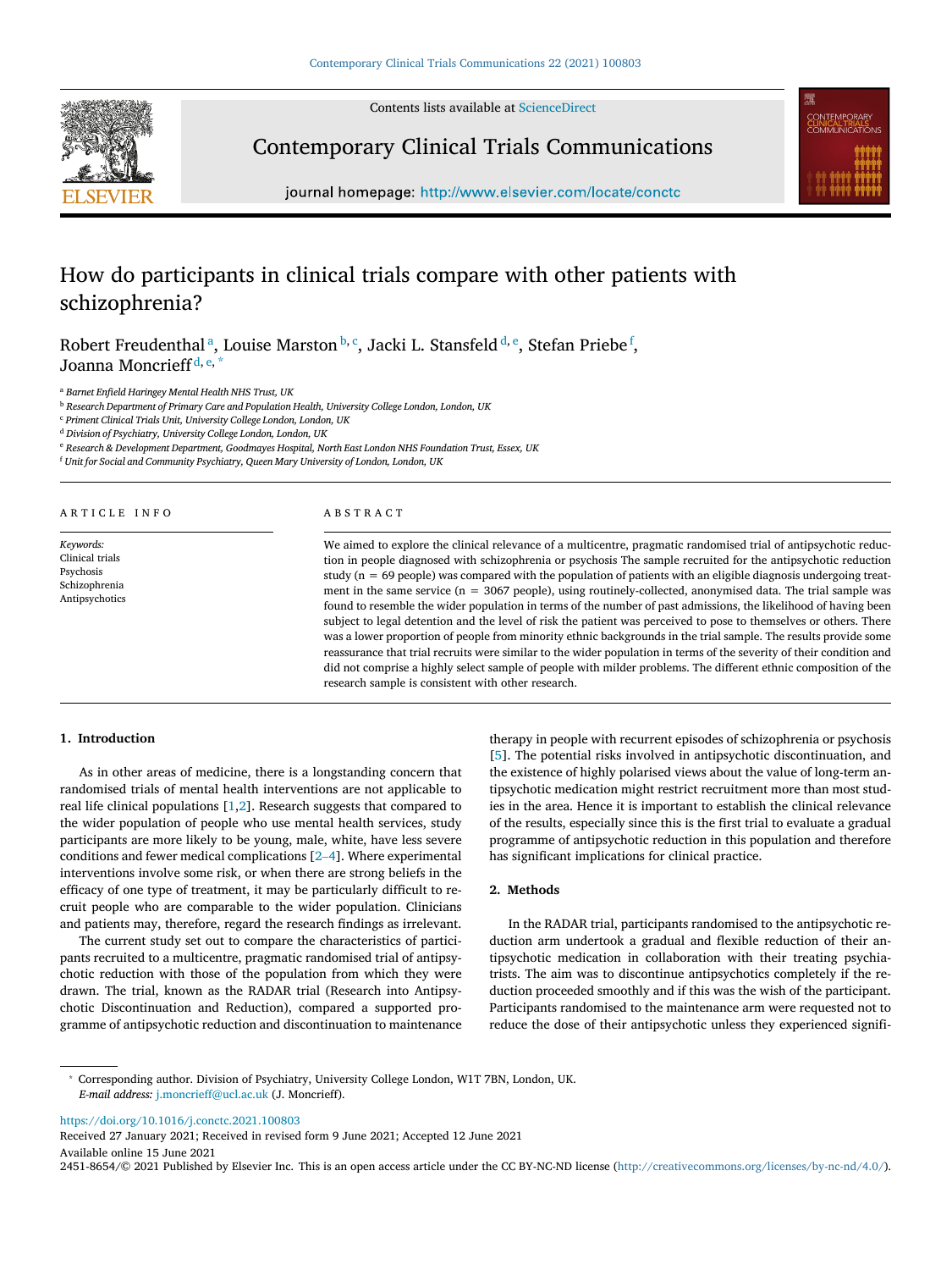<span id="page-1-0"></span>cant adverse effects. The primary outcomes of the trial were social functioning and severe relapse.

Inclusion criteria for the trial included being aged over 18; having a clinical diagnosis of schizophrenia, schizoaffective disorder, delusional disorder or other non-affective psychosis and having had more than one previous episode or a single episode lasting more than one year. Exclusion criteria were as follows:

- Lacking capacity to consent
- Not speaking sufficient English to understand trial procedures
- Being on a legal order that includes a requirement to take antipsychotic medication
- A clinician considers there to be a serious risk of harm to self or others
- Having been admitted to inpatient care or had treatment from a crisis of home treatment team within the last month
- Being pregnant or breast feeding
- Taking part in another drug or medical device trial

There were no restrictions on people with comorbid substance misuse, physical health difficulties, or other psychiatric comorbidities.

The sample recruited at the largest study site was compared with the population of patients undergoing treatment in the same service using CRIS software. This software was introduced to parts of the UK health service in order to harmonise clinical records and facilitate research [[6](#page-2-3)]. All participants in the RADAR trial gave informed consent to the use of their data. No ethical approval was required for the use of CRIS data since this is routinely collected, anonymised and no identifying information was provided.

All patients with a diagnosis listed in the inclusion criteria for the RADAR trial who were born before 2000 and currently under the service were identified. Data were extracted on age, gender and ethnicity. The severity of people's underlying condition was assessed by looking at the number of prior admissions to the local area psychiatric hospital, legal detentions and risk ratings made by clinical staff since 2007 (the year in which the electronic record system became available). The same information was collected from the electronic clinical records of the study sample. Logistic regression analyses and t-tests were performed to compare the total service population with an inclusion diagnosis and the trial sample, using the SPSS statistical software package v27.

## **3. Results**

The total service population who had a diagnosis that made them eligible for inclusion in the RADAR trial consisted of 3067 patients. The sample recruited for the trial at this site was 69 people. [Table](#page-1-0) 1 outlines the characteristics of the sample and test statistic.

The age of the sample population was broadly reflective of the total service population of people with psychotic disorders, with both groups having a mean age of 51. There was a slightly lower proportion of women in the trial sample compared to the total population, but the difference was not statistically significant.

Due to the small numbers in many of the original ethnicity categories, these were combined into two categories consisting of "white" and non-white". The study sample had a statistically significantly lower proportion of non-white participants than that in the total service population.

On average, participants in the trial and members of the general service population had been admitted to hospital for a mental health problem twice since 2007. A slightly lower proportion of the trial sample had had no admissions during this period. Around half of both groups had been legally detained at least once. A slightly lower proportion of the trial sample had ever been rated as being 'high risk'. There were no statistically significant differences between the trial sample and the total service population on any of these measures.

### **Table 1**

Comparison of characteristics of whole service population and trial sample.

|                                                                         | Whole service<br>population<br>$(N = 3067)$ | Trial<br>sample<br>$(N = 69)$ | Odds Ratio or mean<br>difference (95%<br>confidence intervals) |
|-------------------------------------------------------------------------|---------------------------------------------|-------------------------------|----------------------------------------------------------------|
| Age (mean, s.d.)                                                        | 51 (15.9)                                   | 50.9<br>(11.7)                | $-0.11$ years $(-3.9 -$<br>3.7)                                |
| Gender (% women)                                                        | 1294 (42.4)                                 |                               | $26(37.7)$ 1.2 $(0.7 - 1.9)$                                   |
| Ethnicity (% non-white)                                                 | 1608 (52.4)                                 |                               | $23(33.3)$ $2.2(1.3-3.7)^*$                                    |
| Number of psychiatric<br>hospital admissions since<br>2007 (mean, s.d.) | 2 [3]                                       | 2(1.8)                        | $-0.04(-0.7 - 0.7)$                                            |
| No psychiatric hospital<br>admissions since 2007<br>(number, %)         | 1014 (33.1)                                 |                               | $17(24.6)$ 0.7 $(0.9 - 1.2)$                                   |
| Legally detained at least<br>once since 2007 (number,<br>%              | 1531 (49.9)                                 |                               | $37(53.6)$ 1.2 $(0.7 - 1.9)$                                   |
| Risk (rated 'high risk' at<br>any point since 2007;<br>number, %)       | 1140 (37.2)                                 | 20 (29)                       | $0.7(0.4 - 1.2)$                                               |

Statistical significance of odds ratios was calculated using Fisher's Exact test; mean difference using a *t*-test.  $*_{p}$  < 0.05.

#### **4. Discussion**

#### *4.1. Limitations*

The information available on the control sample was limited to what is routinely collected and categorised on the CRIS system. Hence it was not possible to compare the study population and the overall population on measures of severity of psychopathology, medical comorbidities, drug or alcohol use, treatments received or specific risk behaviours. Data on inpatient admissions, legal detention and the risk ratings that were used as an indication of severity were only available from 2007, when the electronic medical records system was introduced.

It was not possible to subtract the sample recruited for the trial from the overall sample. Therefore, we could not compare the trial sample to the rest of the local eligible population, but only to the total eligible population. Therefore, the two groups were not independent of each other which is required for the tests applied, although the number of people in the recruited sample was small enough that this should not have influenced results substantially.

#### *4.2. Findings*

The eligibility criteria for the RADAR trial were intended to be as broad as possible, but other research has found that this does not prevent clinicians and patients selecting who is put forward for research. People from non-white ethnic backgrounds were less likely to be recruited into the trial, but women were not significantly underrepresented in the trial sample unlike much other research in this population [\[7\]](#page-2-5). The trial sample resembled the wider population in terms of the number of past admissions, the likelihood of having been subject to legal detention and the level of risk the patient was perceived to pose to themselves or others. This provides some reassurance that trial recruits were similar to the wider population in terms of the severity of their condition and did not comprise a highly select sample of people with milder problems. This is likely because the RADAR trial was a pragmatic trial with broad inclusion criteria, exclusions were minimised and clinicians involved were generally supportive of the trial's aims. The fact that almost half the sample had been legally detained in hospital in the preceding 10 years indicates that the trial sample, like the local service population, showed significant psychiatric morbidity.

Difficulties recruiting people from non-white ethnic backgrounds are well recognised in mental health and other areas of medical re